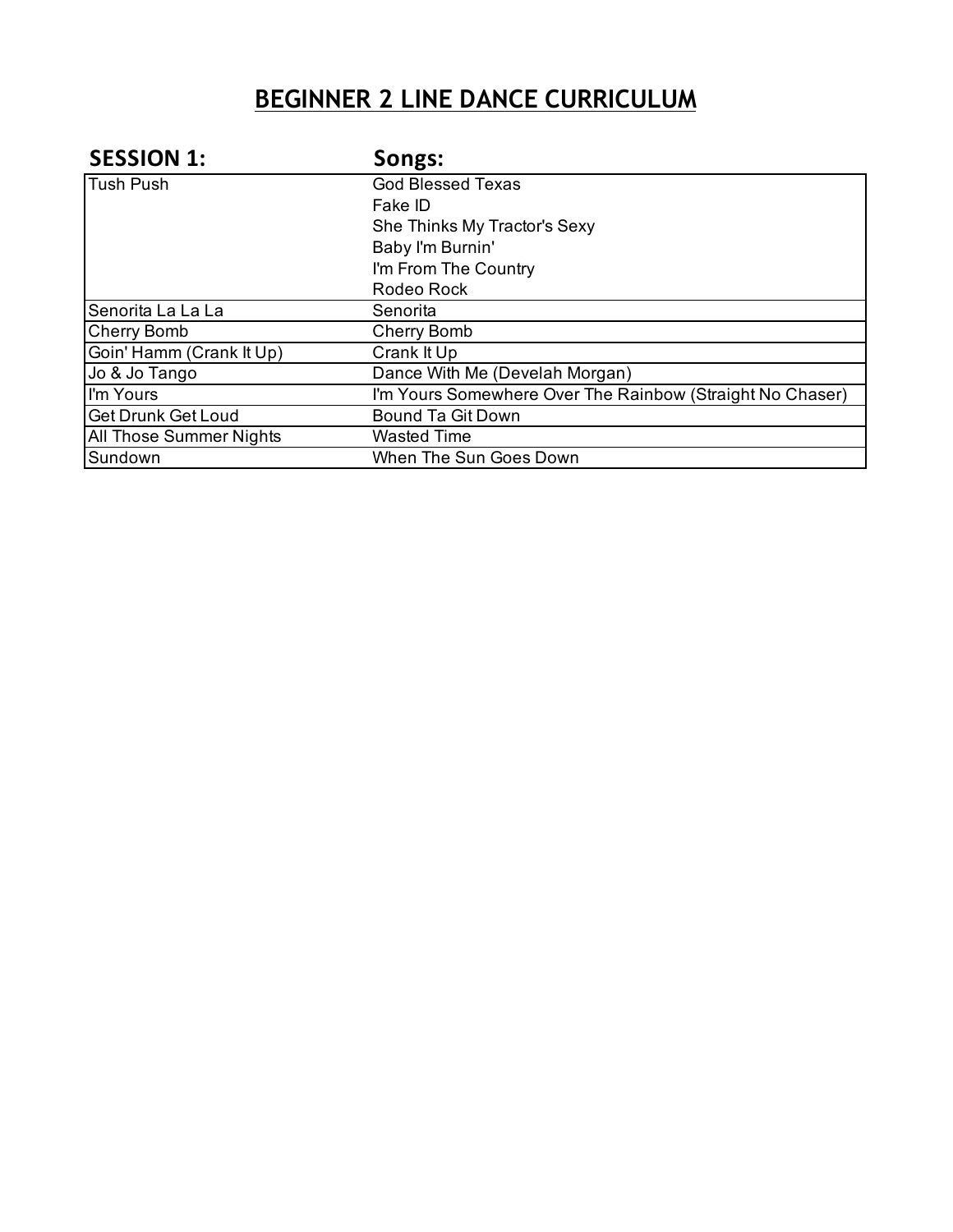| <b>SESSION 2:</b>         | Songs:                                                    |
|---------------------------|-----------------------------------------------------------|
| County Line Cha Cha       | Blessed (Elton John)                                      |
|                           | Copacabana                                                |
|                           | Flatliner                                                 |
|                           | He Drinks Tequila                                         |
|                           | My Maria                                                  |
|                           | One Night At A Time                                       |
|                           | No Time For Tears                                         |
|                           | <b>Real Fine Place To Start</b>                           |
| Swamp Thang               | Swamp Thang                                               |
|                           | Waltzing Matilda                                          |
|                           | <b>Ghost Riders</b>                                       |
|                           | Who Says You Can't Go Home                                |
| Come Dance With Me        | <b>Come Dance With Me</b>                                 |
| Baby Likes To Rock It     | Baby Likes To Rock It                                     |
|                           | Santa Clause Is Coming In A Boogie Woogie Choo Choo Train |
| Hold On To (Sangria)      | I Hold On                                                 |
|                           | Sangria                                                   |
| <b>Waltz Across Texas</b> | Their Hearts Are Dancing                                  |
|                           | Moonlight So Bright                                       |
|                           | Open Arms                                                 |
|                           | <b>Could I Have This Dance</b>                            |
|                           | <b>Stars Over Texas</b>                                   |
|                           | Someone Must Feel Like A Fool Tonight                     |
| Volare                    | Volare                                                    |
| Singles You Up            | Singles You Up                                            |
| You're Beautiful          | You're Beautiful (Frank J Featuring Pitbull)              |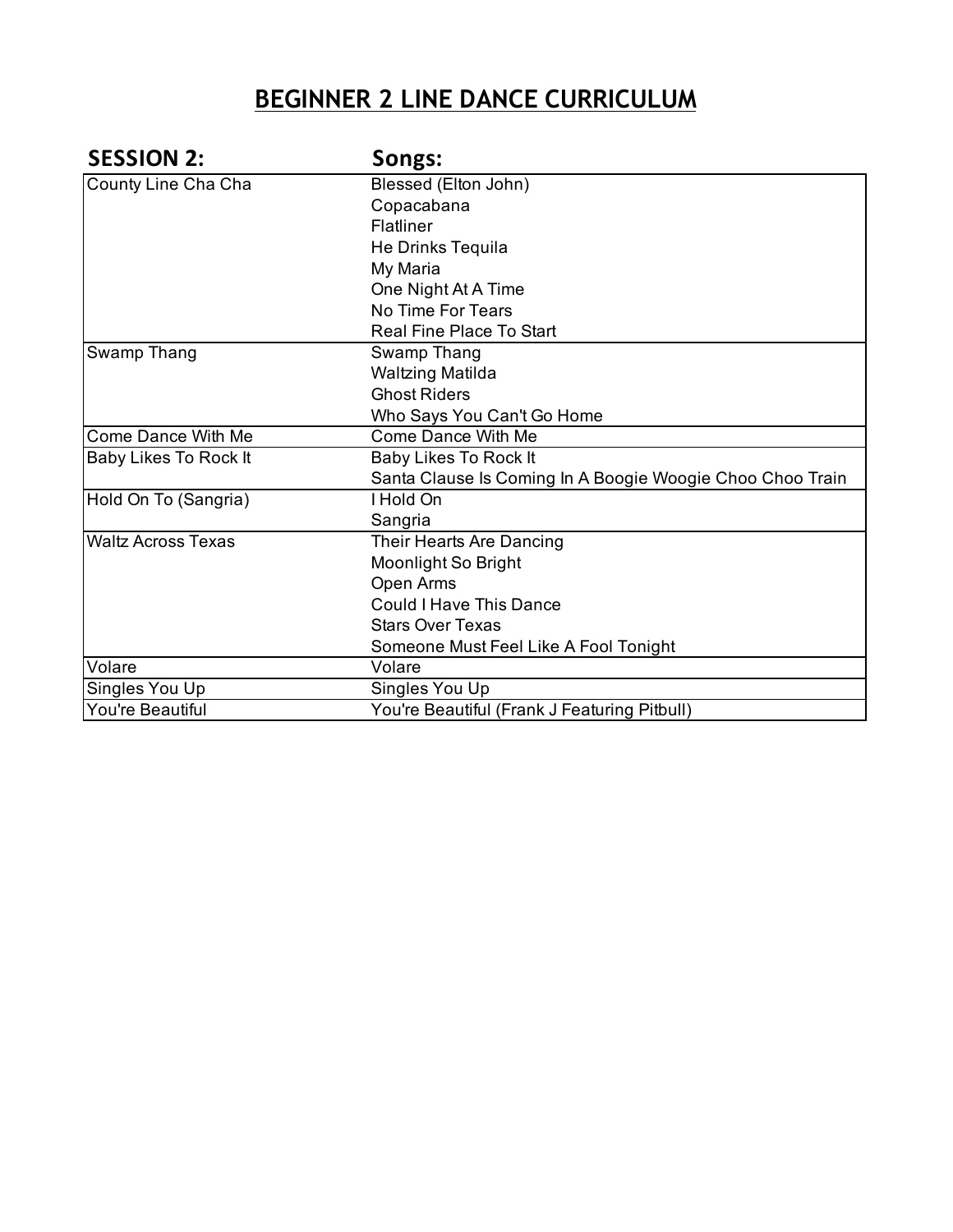| <b>SESSION 3:</b>     | Songs:                                |
|-----------------------|---------------------------------------|
| Cruisin'              | Still Crusin'                         |
|                       | Cruisin' On A Summer Night            |
|                       | Kokomo                                |
|                       | Look What God Gave Her (Thomas Rhett) |
| <b>New Tattoo</b>     | New Tattoo                            |
| My T-Shirt Ez         | T-Shirt                               |
| Jackhammer Stomp      | Walkin' On Me                         |
| Sun Daze              | Sun Daze                              |
| Uptown Funky          | Uptown Funk                           |
| <b>Whiskey Girl</b>   | <b>Whiskey Girl</b>                   |
| Little Red Book       | Little Red Book                       |
|                       | Devil In Me                           |
|                       | Wildflower                            |
| <b>Blue Night Cha</b> | <b>Blue Night</b>                     |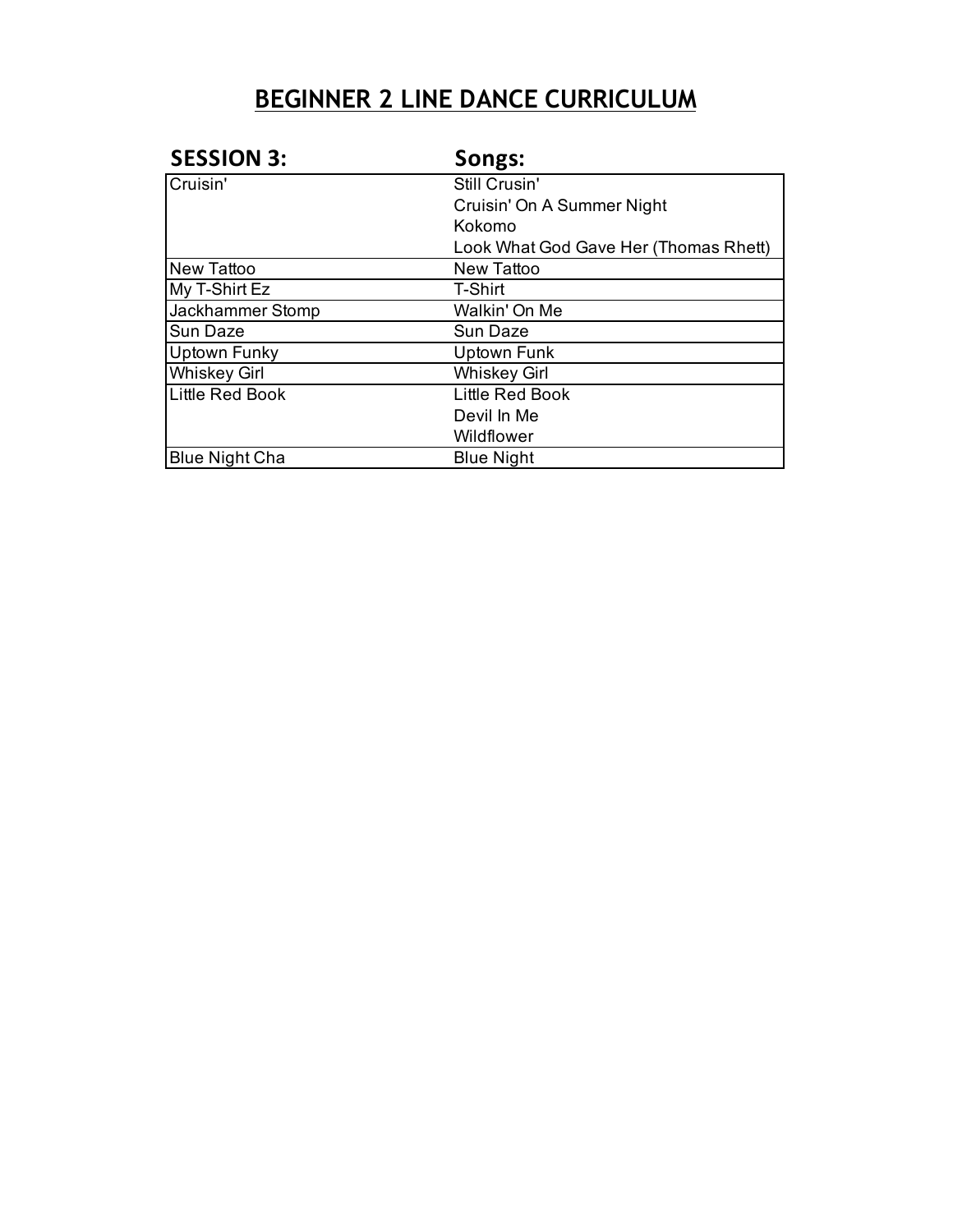| <b>SESSION 4:</b>           | Songs:                                       |
|-----------------------------|----------------------------------------------|
| <b>Watermelon Crawl</b>     | <b>Watermelon Crawl</b>                      |
|                             | Barefoot & Buckwild                          |
|                             | Good Girl                                    |
|                             | Let Your Love Flow                           |
|                             | Long Hot Summer                              |
|                             | Put You In A Song                            |
| Can't Blame It On The Booze | Love Drunk                                   |
| Honey I'm Good              | Honey I'm Good                               |
| Rockin'                     | Back To Me (Vanotek)                         |
|                             | If You're Going Through Hell (Rodney Atkins) |
| Sittin' Pretty              | Suntan City                                  |
| Stroll Along Cha Cha        | I Can Take It From There                     |
|                             | If I Never Stop Loving You                   |
|                             | All Over The Road                            |
|                             | Getting' You Home                            |
|                             | Levels                                       |
|                             | You Look Like I Need A Drink                 |
|                             | One Night At A Time                          |
| Down On The Corner          | Down On The Corner                           |
| Reggae Cowboy               | Reggae Cowboy                                |
|                             | <b>Addicted To Love</b>                      |
| Not Yet                     | <b>Haven't Met You Yet</b>                   |
|                             | Last Night                                   |
|                             | Baby Come On                                 |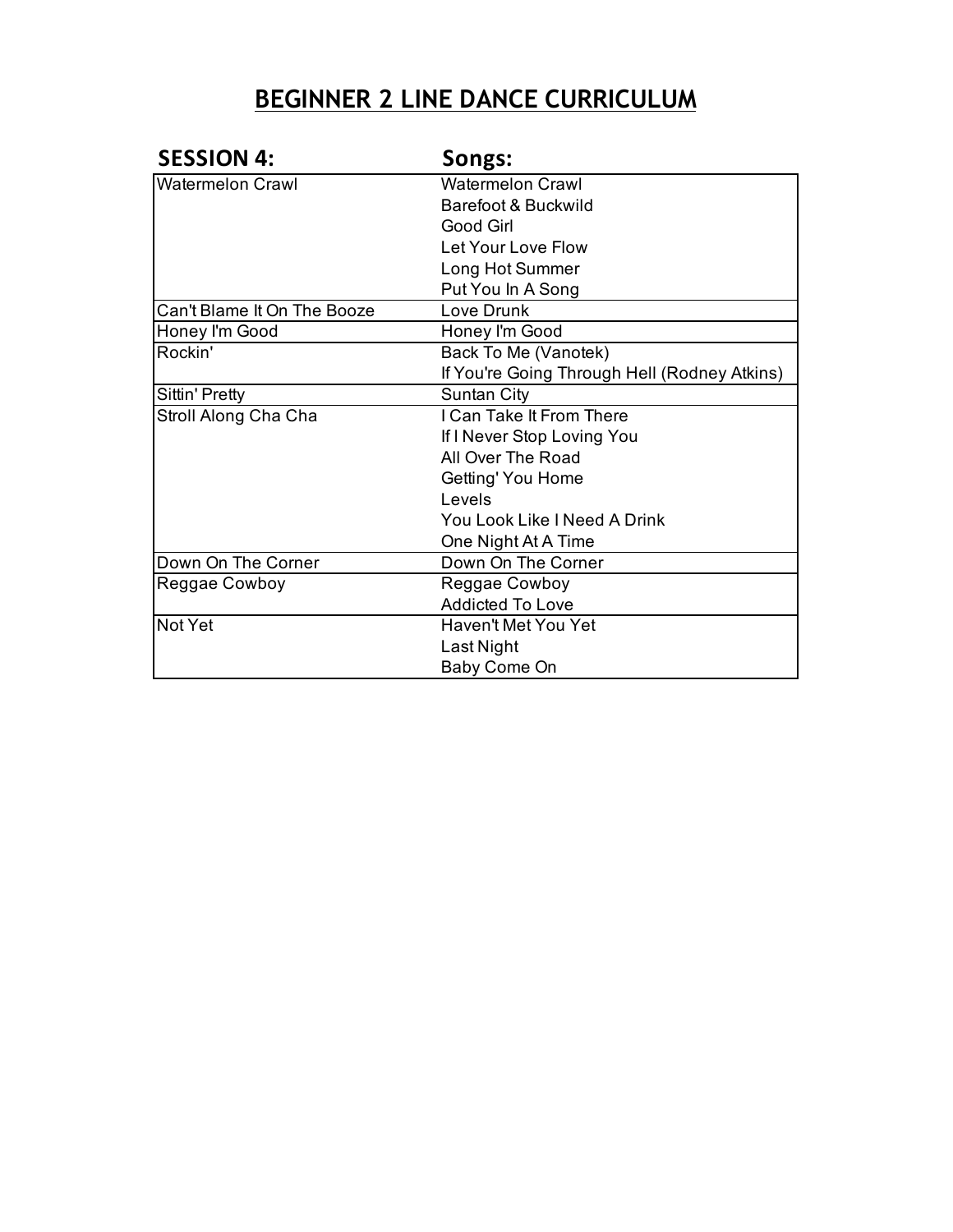| <b>SESSION 5:</b>            | Songs:                              |
|------------------------------|-------------------------------------|
| Skip                         | Life's A Dance (Practice)           |
|                              | Louisiana Saturday Night (Practice) |
|                              | <b>Redneck Women</b>                |
|                              | American Saturday Night             |
|                              | Queen Of Hearts                     |
|                              | Ain't That The Way It Always Ends   |
|                              | The Bug                             |
|                              | I'm Still Standing                  |
| Lay Low                      | Lay Low                             |
| <b>Hillbilly Bone</b>        | Hillbilly Bone (Dance Mix)          |
| <b>I Brake For Brunettes</b> | <b>I Brake For Brunettes</b>        |
| <b>Back On Texas Time</b>    | <b>Texas Time</b>                   |
| Thunderfoot                  | <b>Copperhead Road</b>              |
| Rockin' Robin                | Rockin' Robin                       |
| <b>Follow Me</b>             | <b>Follow Me</b>                    |
| Cool Can Koozie              | <b>Bop</b>                          |
|                              | Nothin' About Love Makes Sense      |
|                              | Runnin' Away With My Heart          |
|                              | Here For A Good Time                |